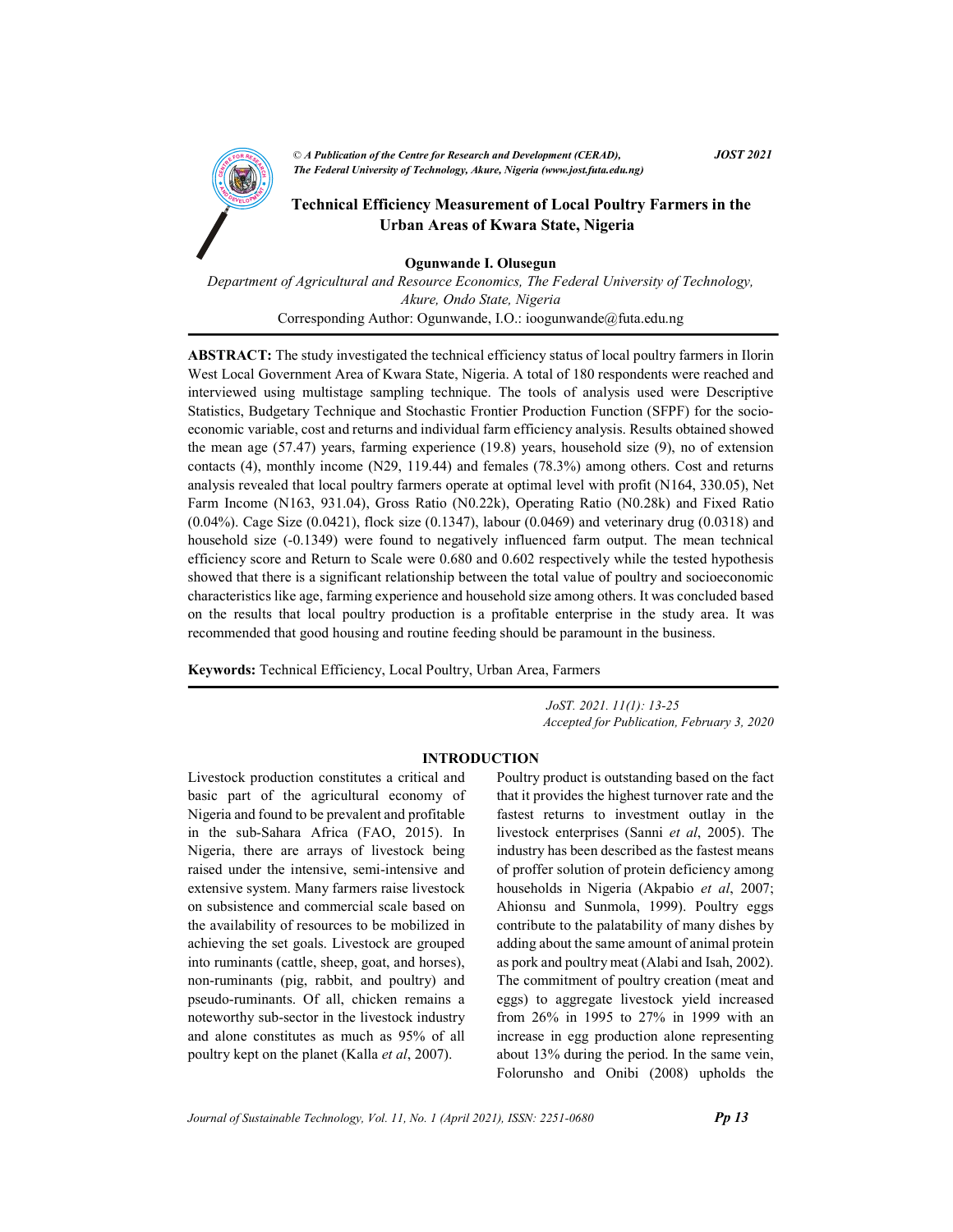importance of poultry egg and meat as offering considerable potential for meeting human needs for dietary animal supply while Laseinde (1994) opined that poultry production in the past was not recognized as an important occupation; it has developed and occupied a place of pride among the livestock enterprises due to its rapid monetary turnover.

Food and Agricultural Organization (1989) recommended daily protein consumption as 60g per person out of which 35g is expected to be of animal source. It was further reported by Isoun (1980) that the average per capita protein intake in Nigeria was 51.7g of which only 8.6g came from animal sources, conversely, in the developed countries, the average per capita protein intake was over 90g with more than 65g animal protein. Proteins are proved beyond a reasonable doubt by medical science as veritable component of anti-body which builds immunity in the body and shield it from being easily infected with diseases. As labour plays a significant role in the efficient management of other resource mobilized for technical transformation of input to output in agriculture (Olayemi,2004); good health helps immensely in attaining efficiency in the production process, arising from the consumed proteinridden poultry products that immunize the body against opportunistic infections which are capable of reducing labour man-days.

In spite of the nutritive value of poultry egg and meat, its production in the nation is terribly insufficient as reflected in the wide gap between demand and supply of the product; this could be attributed to various issues that poultry farmers in Nigeria are confronted with. The main problem of broilers production in Nigeria is that of lower productivity which is ascribed to technical inefficiency, high production cost, insufficient extension services and training facilities (Eze et al, 2012). Prominent challenges confronting farmers in the poultry enterprise include low capital base, diseases and pest, poor housing, high cost of feed, poor quality of day old chicks and labour have been nadir to poultry production in Nigeria (Ogunfowora, 1980; Bamgbose, et al, 1998; Alabi and Aruna, 2006; Mgbakor and Nzeadachie, 2013).

Literature is awash with plethora of researches and reasonable findings on poultry production in Nigeria. Among these are Ojo (2003) who worked on the technical efficiency of poultry egg production in Nigeria using Stochastic Frontier Production Function (SFPF). He found out in his study that the return to scale for egg production was 0.771 which was interpreted that farmers operate at the stage II on the production surface while the average technical efficiency was 0.763 with maximum and minimum were 0.24 and 0.69 respectively. Adepoju (2018) worked on the technical efficiency of egg production in Osun State where SFPF was also used; the returns to scale(RTS) in the egg production of farmers in the study area was found to be 0.77 while the technical efficiency was 0.76 with minimum and maximum efficiency values were 0.24 and 0.93 respectively.

Alabi and Aruna (2005) also examine the efficiency of family poultry production in Niger Delta, Nigeria who reported that Return on Investment in family poultry was 7.60; the mean technical efficiency was 0.22 while the minimum and maximum was 0.09 and 0.63 respectively. Also, Omolayo (2018) also investigated the economics of broiler production in Lagos State poultry estate and the result revealed that return per naira (0.40), gross ratio (0.66) and the operating ratio (0.54) which showed that the enterprise was having good financial standing. The efficiency result showed the mean efficiency was 74.74% while the minimum and maximum efficiency was 57.88% and 96.31% respectively.

What made this study different from the ones in the foregoing is that it investigates the technical efficiency among farmers raising local poultry birds which has little reference in the literature but in many cases has a high level of significance among the rural households in Nigeria in terms of income source and household's meat and egg consumption. Based on the discussion in the foregoing, this study hopes to answer the following research questions: What are the socioeconomic characteristics of local poultry farmers? Is local poultry profitable? What informs the preference for raising local poultry among the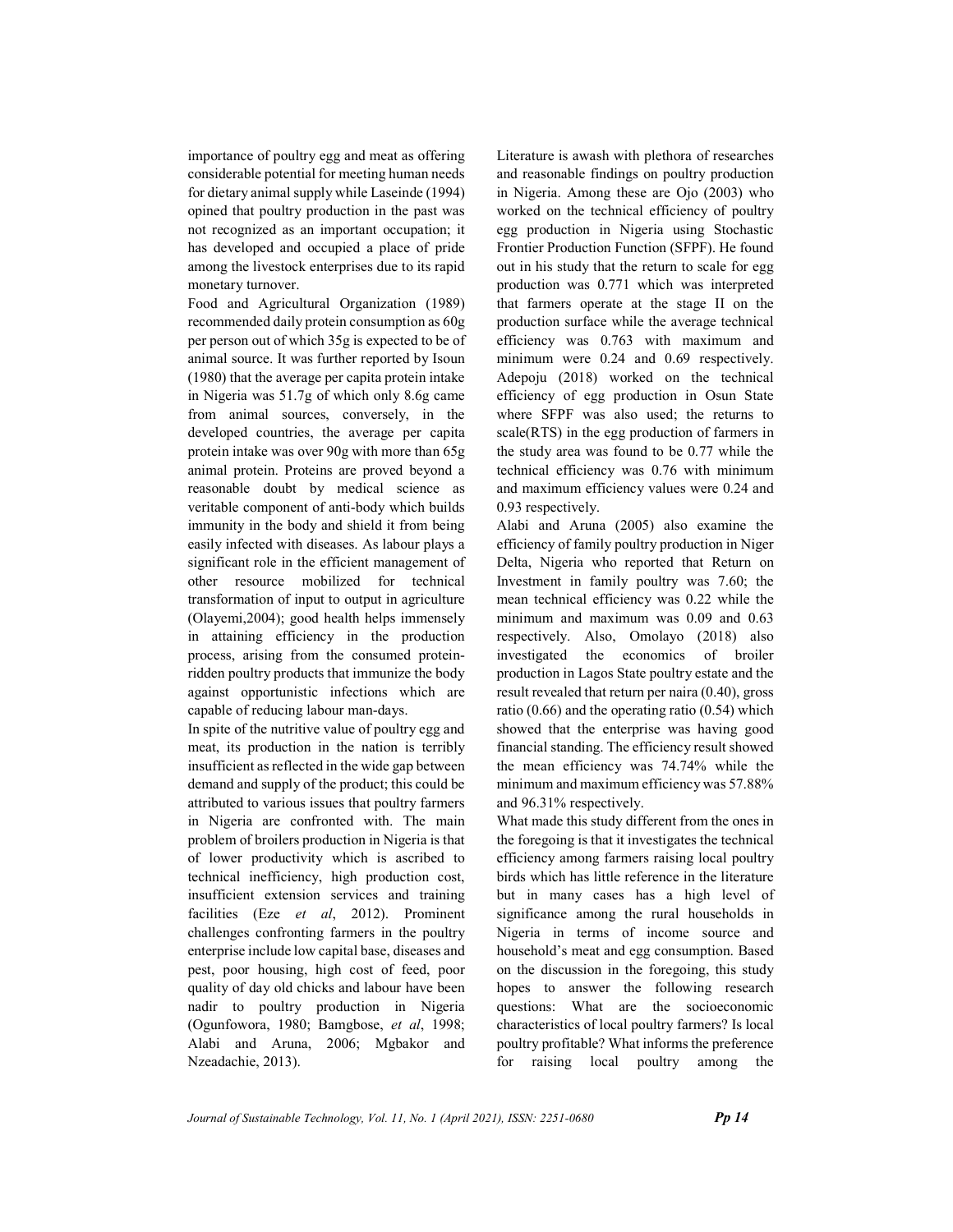respondents? What is the perception of farmers on local poultry production? The specific objectives of the study were to: describe the socioeconomic characteristics of the local poultry farmers; determine the profitability of respondents; assess the determinants of preference for local poultry production among

#### Study Area

The study was carried out in Ilorin West Local Government Area (LGA) of Kwara State with its headquarters in Wara-Osin. It is bounded in the West by Asa LGA, bounded in the East by Irepodun LGA, bounded in the North by Moro LGA and bounded in the South by Ilorin. The LGA is deep seated in the heart of Ilorin town with a total land area of  $105 \text{km}^2$ . According to the National Population Census (NPC) figure of 1991, it has a population of 364,666 with 181,875 males and 182,791 females. Ilorin West is located in the derived savanna vegetation belt with a mean annual temperature and rainfall of 29<sup>0</sup>C and 1,250mm respectfully (Kwara State Ministry of Information, 2016). The area is purely urban with heavily clustered the respondents; examine the perception of the respondents about local poultry in the study area.

#### Hypothesis for the Study

local poultry production among the the total value of local chicken produced and H0: There is no significant relationship between selected socioeconomic variables.

#### METHODOLOGY

. According to markets and cottage industries in the area which settlements with a lot of bungalow houses which are dotted by some storey buildings but with some spaces as backyard. The space in some cases is used for farming which comprise crop and livestock. The notable crops planted are maize, guinea corn etc. while livestock are duck, goat, and chicken etc. There are many provide job for people from all works of life. Ilorin West LGA is mostly occupied by the Yoruba and plays host to many other tribes like Hausa, Fulani, Egede, and Nigeriens among others.



Figure 1: Map of Kwara State showing the Study Area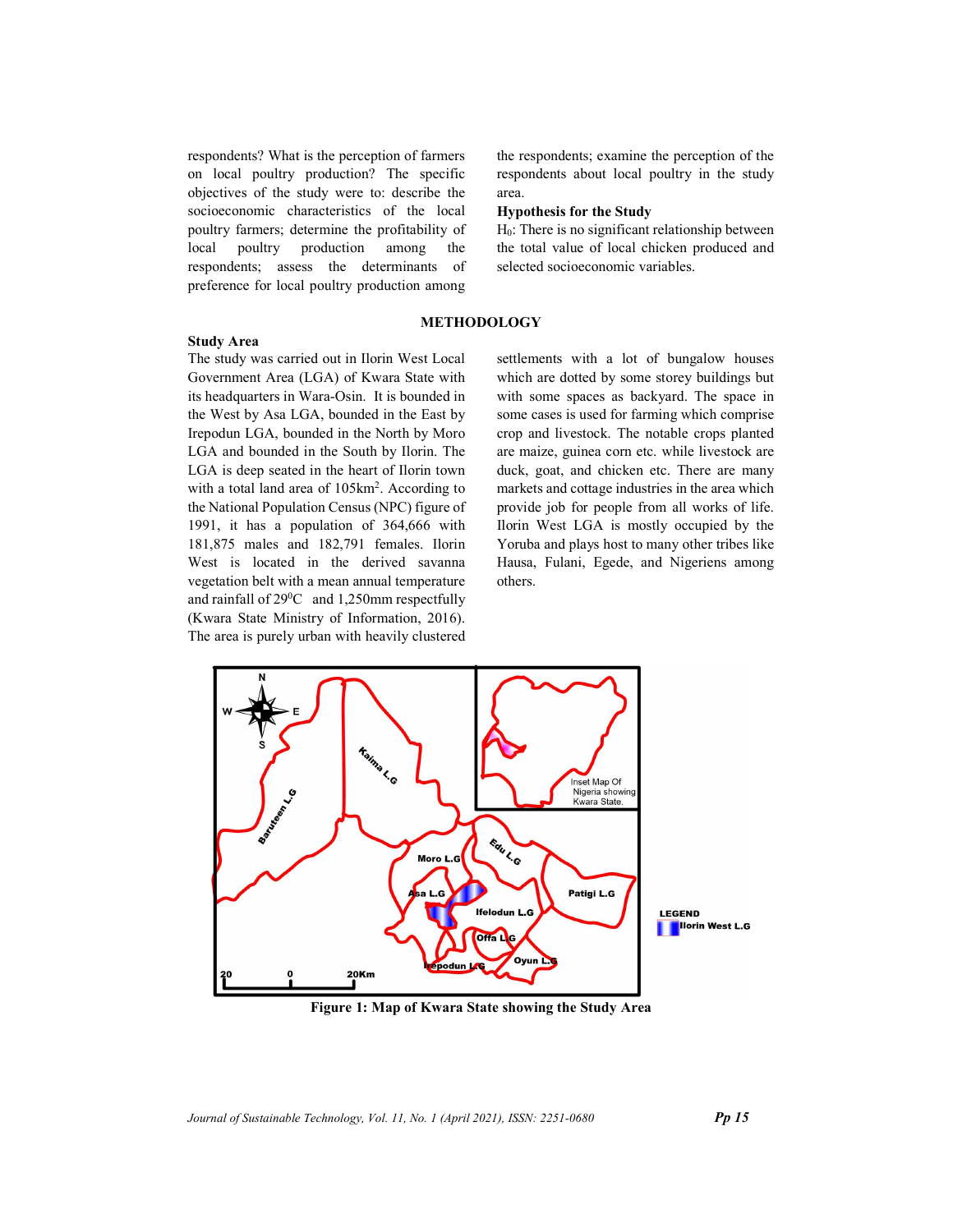#### Source of Data

Data used in this study were from primary sources and cross sectional in nature. Some of the variables included to build the model used in this study for policy purpose are: age, marital status, household size, farming experience, flock size, quantity of feed, monthly income, cost and revenue generated among others. The data were collected December, 2018 when local poultry were always at their peak of performance.

## Instruments of Data Collection

Data used in this study were collected using copies of structured questionnaire, interview schedule and recording gadgets, such as cellphone and tape recorder.

## Sampling Technique

Multistage sampling technique was used in selecting the respondents used for this study. The first stage was the purposive sampling of Ilorin West LGA from a total of three LGA in Ilorin metropolis because of the prevalence of local poultry farmers in the area. From the area, twelve (12) communities were randomly selected based on spatial location for unbiased selection and, these are: Odota, Baboko, Surulere, Agbo-Oba, Adeta, Pakata, Oloje, Alore, Abayawo, Okelele, Adangba and Omoda which formed the second stage. The third stage was the random selection of fifteen (15) poultry farmers from each of the communities regardless of gender or age bias, which gave a total of 180 respondents which was finally used for the study.

#### Analytical Tools

The socioeconomic characteristics of the local poultry farmers in the study area and how they affect the profitability of broiler production were described using descriptive statistics such as tables, frequency counts, and percentage distribution.

#### Farm Budgetary Technique

The cost and returns associated with local poultry production was carried out to determine the production was carried out to determine the profitability of local poultry enterprise. Net Farm Income (NFI) and Gross Margin (GM) were used to determine the cost and returns of poultry production in the study area using Budgetary Technique (BT). A farm budget as the detailed physical and financial plan for the operation of a farm for a certain period (Olukosi and Erabor, 1988). The farm budgetary analysis helps to determine the total and total revenue that accrued to the enterprise within a specific production period. The gross margin analysis involves evaluating the efficiency of an individual enterprise (of farm plan) so that comparison can be made between enterprises or different farm plans. Gross Margin (GM) is the difference between the GFI and the Total Variable Cost (TVC), that is,  $GM = GI - TVC$ or Gross Margin  $(GM) = TR - TVC$ .

Where:  $GM = Gross$  Margin TR = Total Revenue

TVC = Total Variable Cost

TFC = Total Fixed Cost

Other profitability ratios that were determined from the study include:

- 1. Gross Ratio = Total Expenses/Gross Income
- 2. Fixed Ratio = Total Operating Cost/Gross Income
- 3. Operating Ratio = Total Operating Cost/Gross Income

#### Stochastic Frontier Production Function

The stochastic frontier model was used as the inferential statistics for the analysis of technical efficiency. Cobb-Douglas Stochastic Frontier Production Function was used with inefficiency variables to determine the technical efficiency effects of most important variables to the returns of local chicken farms. The technical efficiency of individual farmer is defined in terms of the ratio of the observed output to the corresponding frontier output given the available technology (Effiong and Onyeanwaku, 2006).

#### Model Specification

Stochastic frontier production function can be estimated using either the Maximum Likelihood Method (MLM) or using a variant of the Corrected Ordinary Least Square (COLS) method suggested by Richmond (1974). The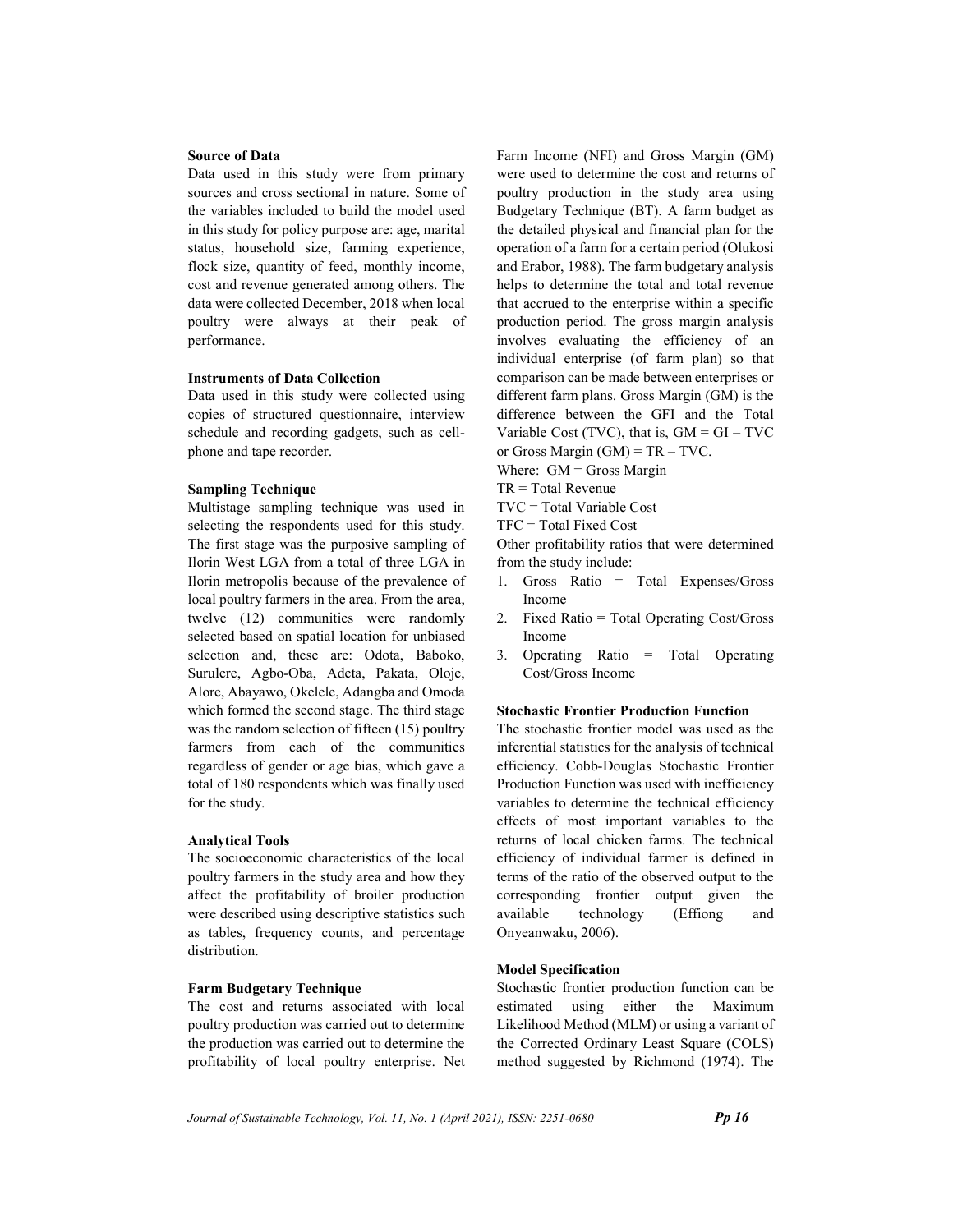MLM was applied, using the FRONTIER computer programme developed by Coelli (1994). The following model specifications were used in the analysis:

ln Y = β<sub>0</sub> + β<sub>1</sub>lnX<sub>1</sub> + β<sub>2</sub>lnX<sub>2</sub> + β<sub>3</sub>lnX<sub>3</sub> + ... + β<sub>4</sub>  $lnX_4 + V_i - U_i$ 

where ln denotes logarithms to base e

 $Y_i$  = Birds/Egg Output per farm (in kg)

 $X_1$  = Cage size (in m<sup>2</sup>)

 $X_2$  = Flock size (No.)

 $X_3$  = Quantity of labour used (in Man-days)

 $X_4$  = Quantity of water used (in litre)

 $X_5$  = Veterinary drugs (in litre)

 $V_i$  = Random error assumed to be independent of Ui identical and normally distributed with zero mean and constant variance N  $(0, \delta_2 v)$ 

# RESULTS AND DISCUSSION

#### Socioeconomic Characteristics of Local Poultry Farmers

Socioeconomic characteristics of poultry farmers being examined in this study is presented in Table 1. Result on age showed that 47% of the farmers who are above 60 years of age raise local poultry the most in the area with the mean age of 57.47 years. It could be inferred from this result that, aged is into the poultry enterprise because little resource such as energy, time and feed among others is required. The highest farming experience was 82.2% within the range of 11-30 years with the mean of 19.8%. It means that poultry farmers of this type have substantial experience which can make them operate well to keep the enterprise going sustainably towards the realization of set primary goals. Household size of the respondents showed that the highest family membership category was less than or equal to six with 45% while the mean household size is 9 members. Family planning and other economic situations in the country has made farmers in the study area planned and managed their family well to avert incurring high cost of upkeep. Most (78.9%) of the farmers in the study area are married, which means that responsibility and traditional attachment is of paramount importance to them. Gender distribution of the respondents showed that the majority (78.3%) of farmers raising local  $U_i$  = Technical inefficiency effects which are assumed to be independent of  $V_i$ , they are nonnegative truncation at zero or half normal distribution with N ( $\mu$ ;  $\delta_2$ u)

If  $U_i = 0$ , no allocative inefficiency occurs, the production lies on the stochastic frontier. If U<sup>i</sup> >0, production lies below the frontier and it is inefficient. The inefficiency model based on Battese and Coelli(1988) specification was

$$
U_i = \delta_0 + \delta_1 Z_1 + \delta_2 Z_2 + \delta_3 Z_3 + \delta_4 Z_4 + \delta_5 Z_5
$$
  
Where

- $Z_1$  = Household Size (in No.)
- $Z_2$  = Farming experience (in years)
- $Z_3$  = Extension contacts (No.)
- $Z_4$  = Education level (in years)
- $Z_5$ = Farmers Age (in years)

poultry are women. It could be inferred from this result that enterprise of this magnitude is done in and around the residence and in most cases women are the carers of the home, therefore, most have this business as full time or part-time. Majority (60%) of the local poultry operators are primary school certificate holders. This is very possible because, people in this category of educational level cannot secure any tangible job under the government or private establishments and based on this engage in the business as basis for self-employment. The monthly income of the local poultry farmers was highest with 53.9% within the range of N20,001- N40,000 with the average of N29,119.44(\$79.78k) which is far above the national minimum wage paid to the public and civil servant by the Federal and State Governments. It could be inferred from this result that, even, farmers in question are selfemployed and barely aged but could still compete with their counterparts under minimum wage favourably in term of purchasing power. About 84% percent of the respondents practised local poultry enterprise as secondary means of income generation while farmers who operate it as major source of livelihood are just about 16%. The result shows that local poultry business is easy to operate as it can be a subordinated source of income without any deleterious effect on the major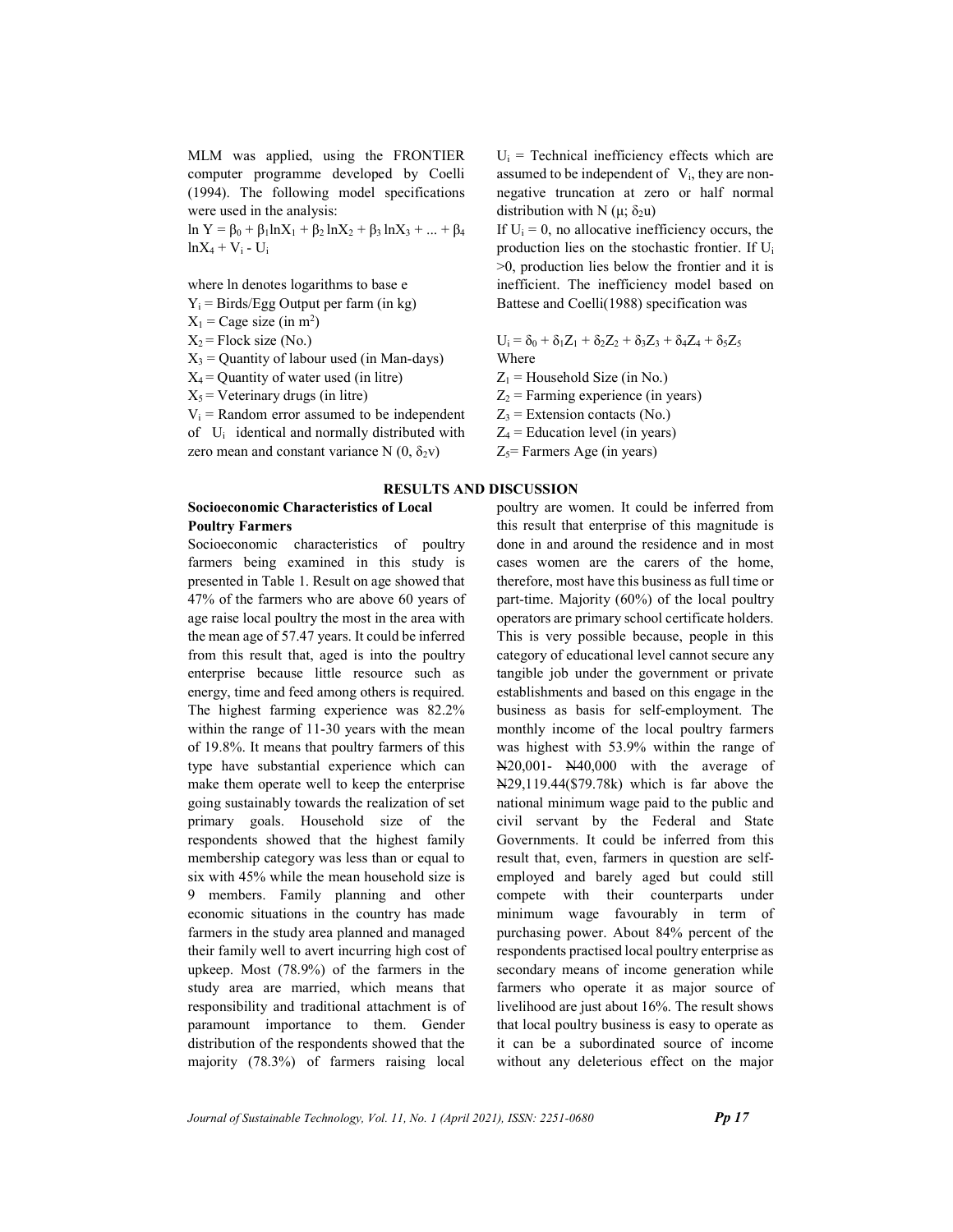source of income. More so, it confirms its relative non-competitive nature as regards other jobs. Farming system shows that majority (63.9%) of farmers practise freerange/extensive system of farming whereby little food and care is given to poultry birds by the farmers which definitely reduces cost of rearing. Most of the farmers in local poultry business keep on both commercial and subsistence (75.6%) and also have the ultimate aim of getting meat and egg as output. The aim of this is to convert the surplus of the two products into feeding the family and for income realization. Result on the number of visits of the

extension agents showed that 62.2% of the respondents received 3-6 contacts in the last farming season while 6.1% received more than 6 visits in the previous season while the mean visit was about 4 times. This number of visits is insufficient when compare to 24 contacts that is official for extension officers to visits farmers in a season. It could be inferred from this result that unavailability of extension advice can adversely affect farm output most especially in the area where the level of education is low hence the little access to information of reliable and relevant source.

| Variable                    | Frequency                | Percentage | Mean       |
|-----------------------------|--------------------------|------------|------------|
| Age(in years)               |                          |            |            |
| $\leq$ 20                   | $\overline{c}$           | 1.1        | 57.47      |
| $21 - 40$                   | 34                       | 18.9       |            |
| $41 - 60$                   | 58                       | 32.2       |            |
| $>60$                       | 86                       | 47.8       |            |
| Farming Exp.(in years)      |                          |            |            |
| $\leq10$                    | 10                       | 5.6        | 19.81      |
| $11 - 20$                   | 78                       | 43.3       |            |
| $21 - 30$                   | 70                       | 38.9       |            |
| $>30$                       | 22                       | 12.2       |            |
| <b>Household Size</b>       |                          |            |            |
| $\leq 6$                    | 81                       | 45.0       | 8.53       |
| $7 - 10$                    | 71                       | 39.4       |            |
| >10                         | 28                       | 15.6       |            |
| <b>Marital Status</b>       |                          |            |            |
| Single                      | 14                       | 7.8        |            |
| Married                     | 142                      | 78.9       |            |
| Widowed                     | 15                       | 8.3        |            |
| Separated                   | 9                        | 5.0        |            |
| <b>Gender</b>               |                          |            |            |
| Male                        | 39                       | 21.7       |            |
| Female                      | 141                      | 78.3       |            |
| <b>Educational Level</b>    |                          |            |            |
| No Formal                   | $\overline{\phantom{0}}$ |            |            |
| Primary                     | 108                      | 60.0       |            |
| Secondary                   | 48                       | 26.7       |            |
| Tertiary                    | 21                       | 11.7       |            |
| <b>Adult Education</b>      | 3                        | 1.6        |            |
| <b>Monthly Income(in N)</b> |                          |            |            |
| $\leq$ 20,000               | 49                       | 27.2       | N29,119.44 |
| 20,001-40,000               | 97                       | 53.9       |            |
| 40,001-60,000               | 32                       | 17.8       |            |
| >60,000                     | $\overline{c}$           | 1.1        |            |

Table 1: Socioeconomic characteristics of Local Poultry Farmers

Journal of Sustainable Technology, Vol. 11, No. 1 (April 2021), ISSN: 2251-0680 **Pp 18**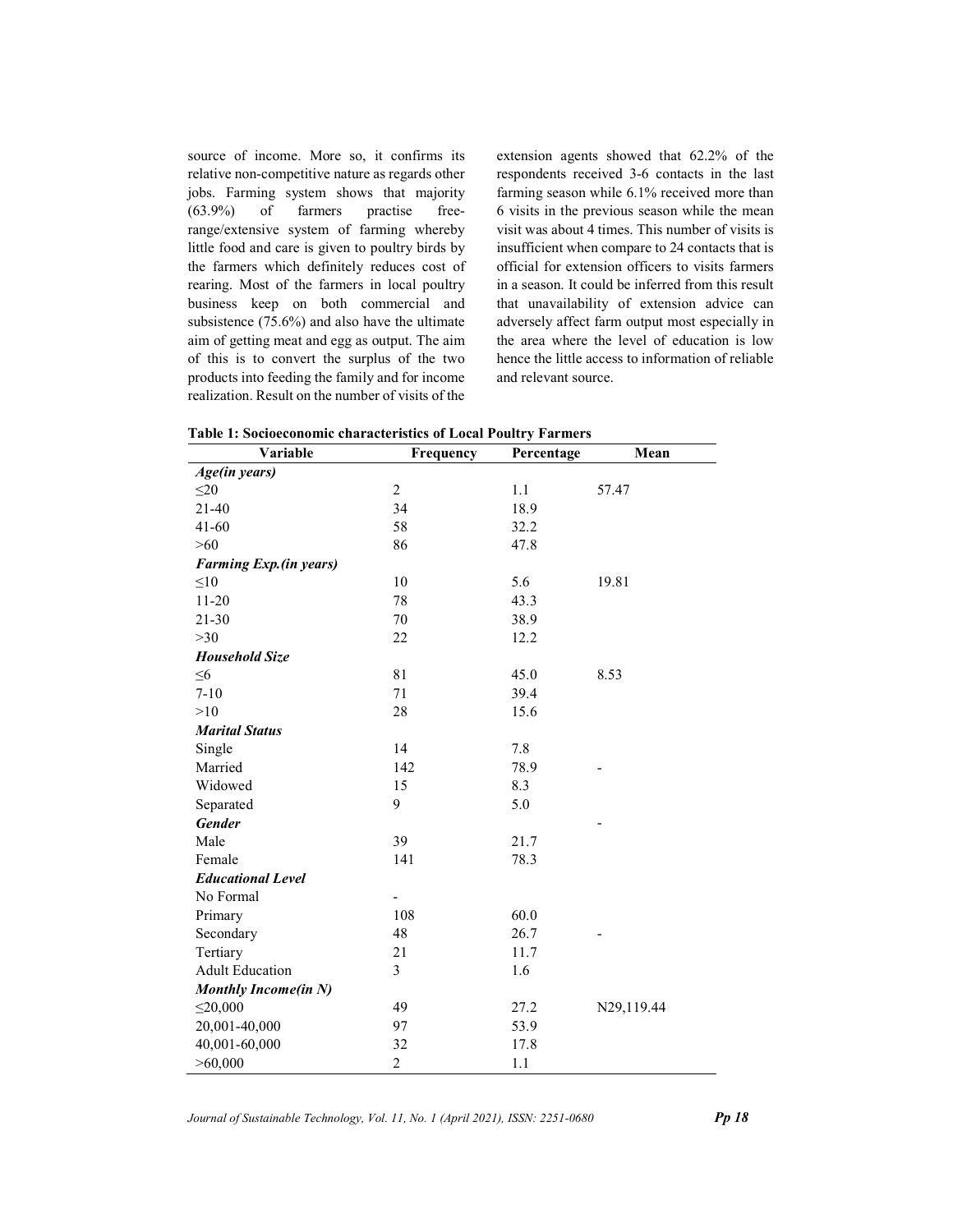| Frequency | Percentage      | Mean                |
|-----------|-----------------|---------------------|
|           |                 |                     |
| 67        | 37.2            |                     |
| 51        | 28.3            |                     |
| 27        | 15.0            |                     |
| 29        | 16.1            |                     |
| 6         | 3.3             |                     |
|           |                 |                     |
| 12        | 6.7             |                     |
| 53        | 29.4            |                     |
| 115       | 63.9            |                     |
|           |                 |                     |
| 13        | 7.2             |                     |
| 31        | 17.2            |                     |
| 136       | 75.6            |                     |
|           |                 |                     |
|           |                 | 3.76 Times          |
|           |                 |                     |
|           |                 |                     |
|           |                 |                     |
| 180       | 100.0           |                     |
|           | 57<br>112<br>11 | 31.7<br>62.2<br>6.1 |

### Source: Field Survey, 2018

## Cost and Returns in the Local Poultry Production among Farmers

Cost and returns details arising from local poultry production is presented in Table 2. The financial analysis revealed that the Total Variable Cost (TVC) is N39, 499.01 which is 86.76% of the Total Cost (TC) and the Gross Margin (GM) of N169, 859.46 which is the product of the difference between TR and TVC. Gross Margin shows the extent to which the farm makes a return that is above the cost of production without TFC. However, TFC was not computed because, local poultry production is an enterprise under the farm in that some tools used for this enterprise is also used for other enterprise. The Total Fixed Cost (TFC) is estimated as N6, 028.42 and the Total Cost is N45, 527.42. The profit realized by farmers was N164, 330.05 while the Net Farm Income (NFI) is N163, 831.04.

| Table 2: Cost and Returns Details of Local Poultry Enterprise among Farmers |
|-----------------------------------------------------------------------------|
|-----------------------------------------------------------------------------|

| <b>Item(in Naira)</b>             | Average                                | % of Variable                            | % of Total |
|-----------------------------------|----------------------------------------|------------------------------------------|------------|
|                                   | Amount(N)                              | <b>Cost/Fixed Cost</b>                   | Cost       |
| Number of poultry farmers $= 180$ | Average number of birds/farmer $= 150$ |                                          |            |
| Total Revenue(TR)                 | 209,358.47                             |                                          |            |
| Variable Cost(VC)                 |                                        |                                          |            |
| Cost of chicks                    | 6.499.59                               | 16.46%                                   | 14.28%     |
| Cost of medication                | 5,302.23                               | 13.42%                                   | 1165%      |
| Cost of labour                    | 12,307.33                              | 31.16%                                   | 27.03%     |
| Cost of litter                    | 2,350.00                               | 5.95%                                    | 5.16%      |
| Cost of feed                      | 11,059.72                              | 28.00%                                   | 24.29%     |
| Cost of water                     | 1,980.14                               | 5.01%                                    | 4.35%      |
| Total Variable Cost(TVC)          | 39,499.01                              | $100\%$                                  | 86.76%     |
| Gross Margin(TR-TVC)              |                                        | $N209,358.47 - N39,499.01 = N169,859.46$ |            |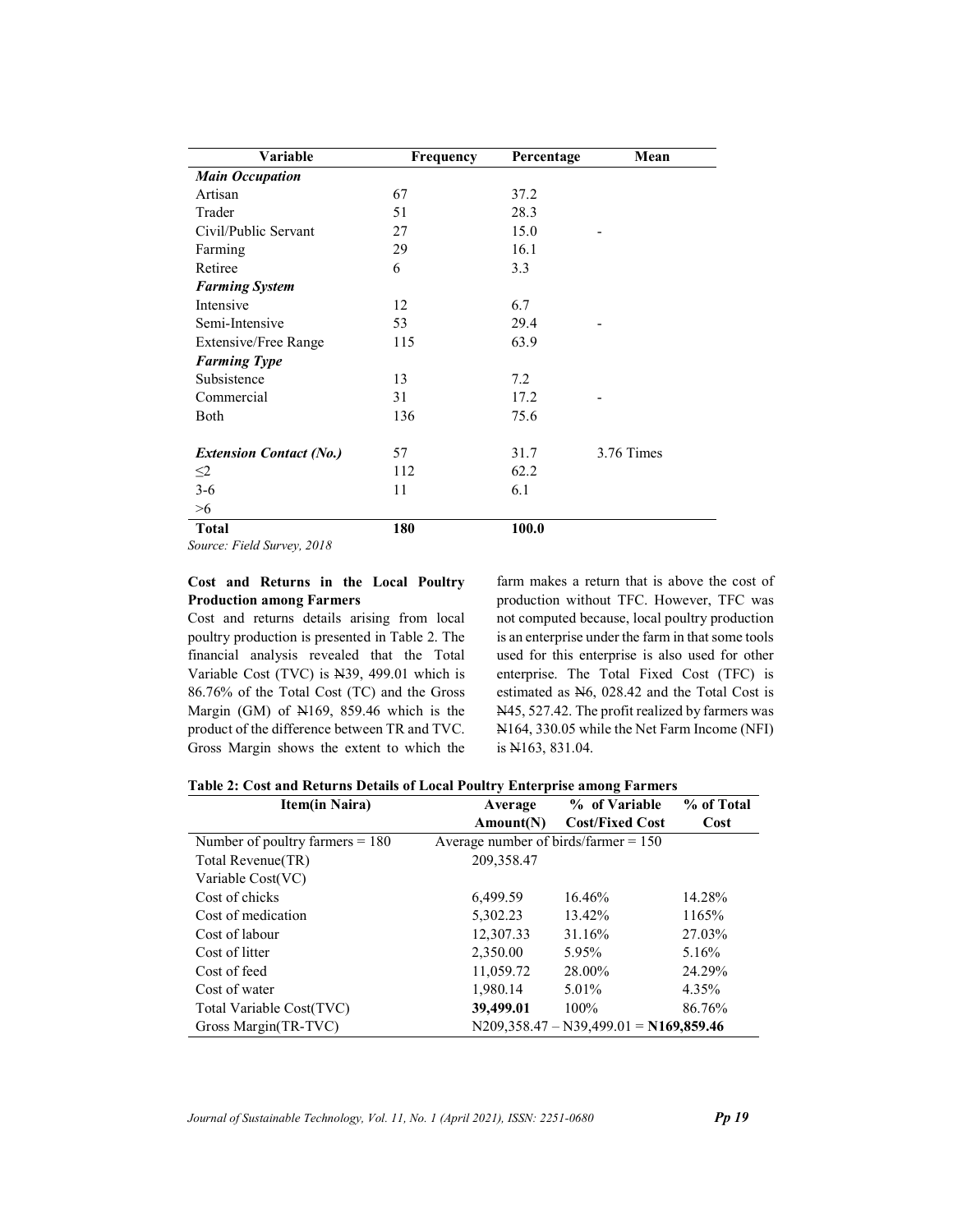| <b>Fixed Cost(FC)</b>                   |                        |                                          |         |
|-----------------------------------------|------------------------|------------------------------------------|---------|
| Dep. of Cage                            | 2,417.19               | 40.10%                                   | 5.31%   |
| Dep. on feeder & drinker                | 2,150.12               | 35.67%                                   | 4.72%   |
| Dep. On other tools                     | 1,461.11               | 24.23%                                   | 3.21%   |
| Total Fixed Cost(TFC)                   | 6,028.42               | 100%                                     | 13.24%  |
| $TC = TFC + TVC$                        | 45,527.42              | $100\%$                                  | $100\%$ |
| $Profit(11) = TR - TC$                  |                        | $N209,358.47 - N45,527.42 = N164,330.05$ |         |
| Net Farm Income(NFI)                    |                        | $N169,859.46 - N6,028.42 = N163,831.04$  |         |
| $(GM-TFC)$                              |                        |                                          |         |
| Average gross margin $(AGM)$            | N <sub>1</sub> ,132.40 |                                          |         |
| Average Net Farm Income (ANFI)          | N <sub>1</sub> ,092.21 |                                          |         |
| Average Variable Cost=TFC/Av. No. of    | N1,395.72              |                                          |         |
| <b>Birds</b>                            | N263.40                |                                          |         |
| Average Fixed Cost=TVC/Av. No. of Birds | N <sub>1</sub> ,615.12 |                                          |         |
| Total Cost per Bird                     |                        |                                          |         |

Source: Field Survey, 2018  $\Box$  \*\*\*Note: *Depreciation was estimated using straight line method at*  $5\%$ 

Both the profit and NFI are strong indicators that the farms are staying financially afloat and the return on investment is viable. Result of other probability ratios showed that the Gross Ratio (GR) is 0.22 implying that, for every one naira invested in local poultry production, 22 kobo would be gained. The Operating Ratio (OR) was estimated at 0.28 which implied that about 28% of the gross income was used to pay for operating costs which shows a good standing and promising future for local poultry business in the area. The value for the Fixed Ratio was 0.04% which implied that, 0.04% of the gross income is being used for fixed cost of production. With the financial values estimated, local poultry production in the area is profitable.

## Other Profitability Ratios

Other profitability ratio that was determined from the study includes:

- 1. Gross Ratio = Total Cost/Gross Income = N45,527.42/N209,358.47 = 0.22. This value implied that, for every invested N1 in local poultry production, 22k would be realized.
- 2. Operating Ratio= Total Variable Cost/Gross Income N45,527.42/N163,831.04= 0.28. This result implied that, 28% of the gross income is used to pay for the operating costs.
- 3. Fixed Ratio = Total Fixed Income/Gross Income =  $N6,028.42/N164,330.05 = 0.04$ .

This result implied that, 0.04% of the gross income is being used for fixed cost of production.

## Maximum Likelihood Estimate of Technical Efficiency of Local Poultry Farmers

Table 3 presents the Maximum Likelihood (ML) parameter estimates of the stochastic frontier showing that sigma square (0.1657) and gamma (0.8532) were significant at 1% levels of probability. The significant value of the sigma  $(\sigma^2)$  indicates the goodness of fit and correctness of the specified assumption of the composite error terms distribution (Idiong, 2005 and Okoye et al, 2007). The gamma (ϓ=0.8532) shows that 0.1468% of the variation in the output of local poultry was due to technical inefficiency while others are due to random effects.

As expected, the signs of the slope coefficient of the stochastic production frontier were all positive. The coefficient of cage size, flock size, labour, and veterinary drug were statistically significant at 1% level of probability showing inverse relationship with output (egg and meat). This implies that a 1% increase in cage size, flock size, labour, and veterinary drug would reduce output by 0.0421%, 0.1347%, 0.0469%, and 0.0318% respectively while the coefficient for water was also statistically significant at 1% level of probability. This implies that a 1% increase in the quantity of water would lead to 0.8562% increase in output.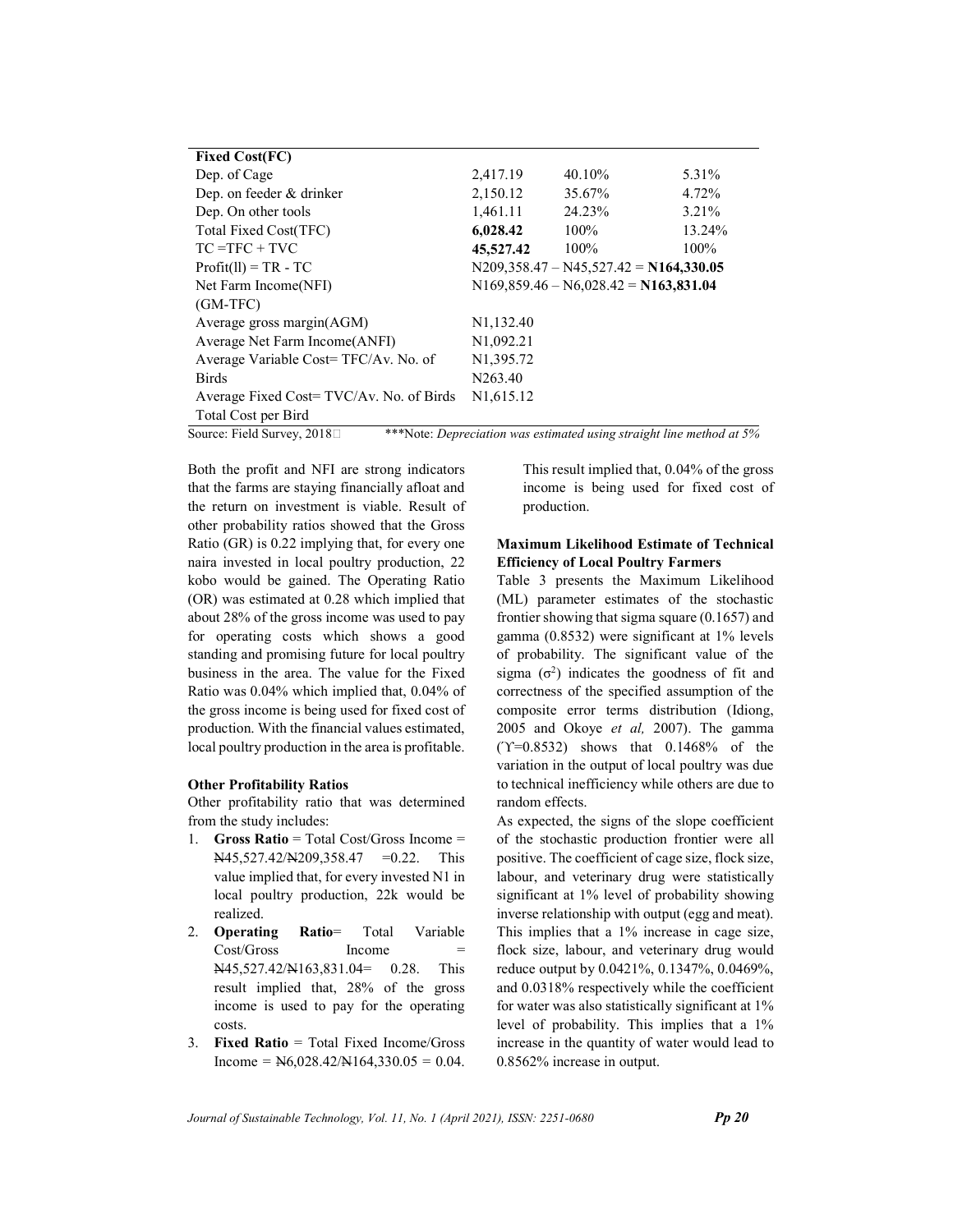Farming experience and number of extension contacts modelled as inefficiency variables were found to be negatively significant at 1% level of probability respectively. A 1% increase in the years of farming experience and number of extension contacts would lead to increase in output by 0.0311% and 0.1703% respectively.

## Elasticity Estimate of Mean Output and Returns to Scale (RTS) of Local Poultry Farmers

Estimate of mean output and returns to scale of local poultry farmers (Table 4) showed the RTS extracted from inputs coefficient as 0.602(60%). It is positive and less than unity thus, indicating that local poultry production is in stage II (Rational Zone) of the production function and that inputs allocation and utilization are efficient.

#### Estimation of Efficiency Indices

The frequency distribution of technical efficiency of local poultry farmer were summarized and presented in Table 5. The technical efficiency estimates range from 0.01 to 0.99 with a mean of 0.68 implying that the farmers have ample opportunities to increase their technical efficiency. The result indicates that the average local poultry farmers would enjoy a cost saving of about 34.41 percent derived from (1-0.68/0.93)100 to attain the level of the most efficient farmer. The most technically inefficient farmer would have an efficiency gain of 97.84 percent derived from  $(1-0.09/0.93)100$  to attain the level of the most technically efficient farmer.

Table 3: Maximum Likelihood Estimate (MLE) for Determinant of Technical Efficiency of Local Poultry Farmers

| <b>Production Variable</b>    |            | Coefficient  | t-ratio  |
|-------------------------------|------------|--------------|----------|
| Constant                      | $\beta_0$  | 10.4552      | 1.12     |
| Cage size(in $m^2$ )          | $\beta_1$  | $-0.0421***$ | $-4.23$  |
| Flock Size(No.)               | $\beta_2$  | $-0.1347***$ | $-9.12$  |
| Labour(in Mandays)            | $\beta_3$  | $-0.0469***$ | $-17.14$ |
| Water (in Itrs)               | $\beta_4$  | $0.8562***$  | 11.84    |
| Veterinary Drug               | $\beta_5$  | $-0.0318***$ | $-4.79$  |
| Inefficiency Variable         |            |              |          |
| Constant                      | $\delta_0$ | 2.9552       | 0.03     |
| Household Size                | $\delta_1$ | $-0.1349$    | 1.54     |
| Farming Exp.                  | $\delta_2$ | $0.0311***$  | 3.09     |
| No. of Ext. Cont.             | $\delta_3$ | $0.1706***$  | 24.03    |
| Education(in yrs)             | $\delta_4$ | $-0.0668$    | $-1.24$  |
| Farmer's Age                  | $\delta_5$ | $-0.0173$    | $-1.19$  |
| Sigma Squared                 | $\sigma^2$ | $0.1657***$  | 9.6      |
| Gamma                         | $\gamma$   | $0.8532***$  | 24.7     |
| Log likelihood fxn(LL)        |            | 93.64        |          |
| Likelihood Ratio(LR)          |            | 15.81        |          |
| Mean Technical Efficiency(TE) |            | 0.68(68%)    |          |
| Number of farmers             |            | 180          |          |
| Source: Field Survey, 2018    |            |              |          |

Source: Field Survey, 2018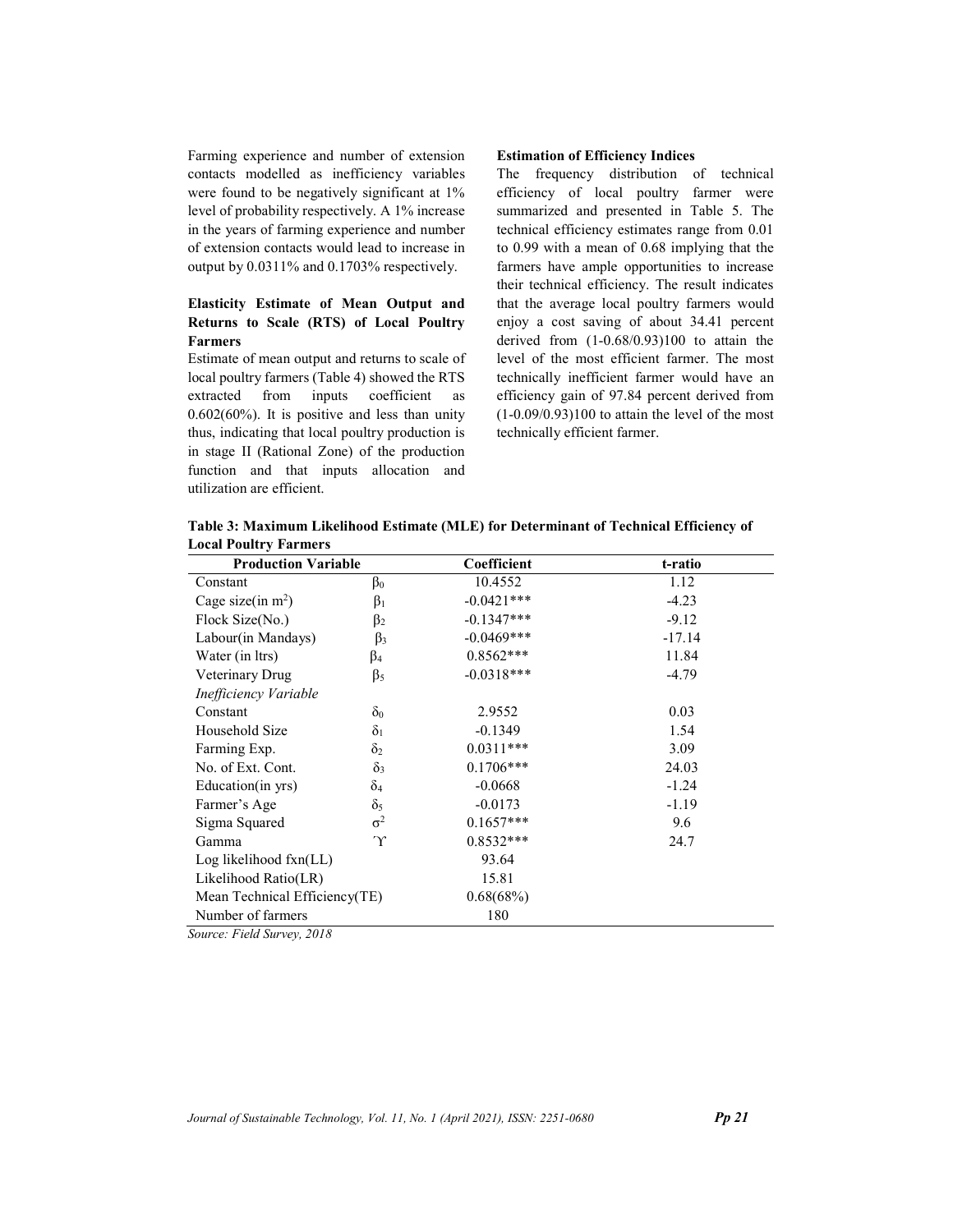Table 4: Elasticity of Mean Output and Returns to Scale (RTS) of Local Poultry Farmers

| Variable        | <b>Elasticity/RTS</b> |
|-----------------|-----------------------|
| Cage size       | $-0.042$              |
| Flock size      | $-0.134$              |
| Labour          | $-0.046$              |
| Water           | 0.856                 |
| Veterinary drug | $-0.032$              |
| <b>RTS</b>      | 0.602                 |

Source: Field Survey, 2018.

Table 5: Frequency Distribution of Technical efficiency among Local Poultry Farmers

| Range         | Frequency                     | Percentage |
|---------------|-------------------------------|------------|
| < 0.10        | 2                             | 1.1        |
| $0.11 - 0.20$ | 12                            | 6.7        |
| $0.21 - 0.30$ | $\mathfrak{D}_{\mathfrak{p}}$ | 1.1        |
| $0.31 - 0.40$ | 20                            | 11.1       |
| $0.41 - 0.50$ | 19                            | 10.5       |
| $0.51 - 0.60$ | 41                            | 22.8       |
| $0.61 - 0.70$ | 31                            | 17.2       |
| $0.71 - 0.80$ | 24                            | 13.3       |
| $0.81 - 0.90$ | 19                            | 10.6       |
| >0.90         | 10                            | 5.6        |
| Total         | 180                           | 100.0      |
| Mean          | 0.68                          |            |
| Minimum       | 0.09                          |            |
| Maximum       | 0.93                          |            |

Source: Field Survey, 2018.

## Perceived Constraints in the Production of Local Poultry Birds

Distribution of perceived constraints in the production of local poultry birds is presented in Table 6. Of all the array of constraints presented, space (97.7%) is the highest. This implies that farmers in the poultry enterprise in the area had insufficient space to accommodate their birds as this may be the result of urban location of the farm which is characterized by dense population and low man space ratio. Stealing (93.3%) was also found to be a prominent problem owing to the fact that urban is a heterogeneous environment that accommodated people of diverse background among which are uncultured. According to sampled responses, Coccidiosis appeared to be the major local poultry diseases which endemic

and prevalent in December period causing high mortality on birds without adequate treatment, veterinary care (85.6%) happen to be the highlighted problem in this regards. Cost of feed (81.3%) was also a recurring problem as maize and millet which form the basis of the food given is expensive as this may be in short supply due to incessant conflict in the northern part of the country where they are massively supplied. Motor accident (73.9%) is a common problem in the urban where livestock are raised. Vehicular movement is available in the broad day light and livestock are diurnal in nature, many of them are knocked down and die more so that most of the local poultry are raised on free-range. Disease infection (71.7%) and other natural hazards (43.9%) appear to be seemingly insurmountable problems in this enterprise as most farmers use free-range method of rearing, by this therefore; poultry birds are exposed to different types of diseases as a result of water intake from dirty gutters and consumption of rotten food in the vicinity. Also, rain affect them adversely as surface run-off can easily sweep off the birds which can be a colossal loss for the owners.

| Table 6: Distribution of Perceived            |  |  |  |  |
|-----------------------------------------------|--|--|--|--|
| <b>Constraints in the Production of Local</b> |  |  |  |  |
| Poultry Birds                                 |  |  |  |  |

| <b>Constraints</b><br>Number of |        | $\frac{0}{0}$ | Rank            |
|---------------------------------|--------|---------------|-----------------|
|                                 | Farmer |               |                 |
| High cost of feed               | 122    | 81.3          | 4 <sup>th</sup> |
| Stealing                        | 168    | 93.3          | 2 <sub>nd</sub> |
| Motor Accident                  | 133    | 73.9          | 5 <sup>th</sup> |
| Natural Hazards                 | 79     | 43.9          | 7th             |
| Rearing Space                   | 175    | 97.2          | 1 <sup>st</sup> |
| Diseases Infection              | 129    | 71.7          | 6 <sup>th</sup> |
| Veterinary Care                 | 154    | 85.6          | 2rd             |

Source: Field Survey, 2018

#### Testing of Hypothesis

Based on the result of the tested hypothesis presented in table 7, the null hypothesis was rejected for the alternative hypothesis. The variables modelled for the test hypotheses using t-test and ANOVA in Tables 7 and 8 respectively established that there is a significant relationship between the total value of the poultry birds and selected socio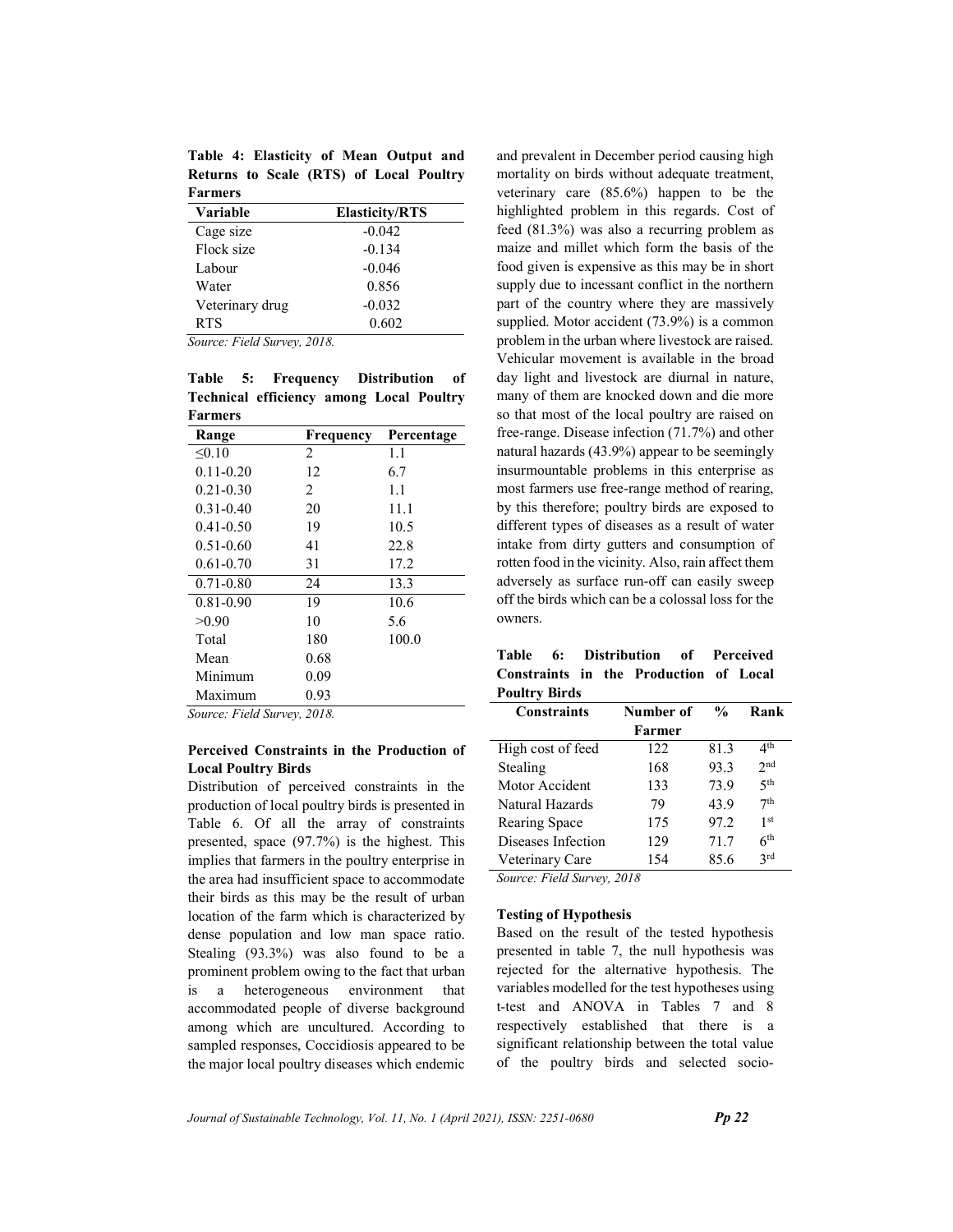economic variables at 5 percent level of significance. Therefore, values of poultry birds were found to be influenced by age, farming experience, household size and years of education.

Table 7: T-Test for the Relationship between the Value of Poultry Bird Raised and the Socioeconomic Characteristics

| <b>Variable</b>              | df  | t-value | <b>Mean Diff.</b> | Sig. Level<br>$(P=0.05)$ |
|------------------------------|-----|---------|-------------------|--------------------------|
| Total value of poultry birds | 179 | 38.179  | 1.7310E5          | 0.000                    |
| Age (in years)               |     | 50.298  | 57.472            |                          |
| Farming experience(in years) |     | 36.944  | 19.806            |                          |
| Household size               |     | 24.241  | 8.533             |                          |
| Education(in years)          |     | 27.617  | 8.794             |                          |

Source: Field Survey, 2018.

| Table 8: T-test for the Relationship between the Value of Poultry Bird Raised and the |  |
|---------------------------------------------------------------------------------------|--|
| <b>Socioeconomic Characteristics</b>                                                  |  |

| <b>Variable</b>      | df  | <b>Mean Square</b> | <b>F-value</b> | Sig. Level<br>p<0.05 |
|----------------------|-----|--------------------|----------------|----------------------|
| Age(in years)        | 116 | 339.726            | 8.050          | 0.000                |
|                      | 63  | 42.200             |                |                      |
|                      | 179 |                    |                |                      |
| Farm. Exp.(in years) | 116 | 74.429             | 7.482          | 0.000                |
|                      | 63  | 9.948              |                |                      |
|                      | 179 | -                  |                |                      |
| Household Size       | 116 | 31.044             | 4.993          | 0.000                |
|                      | 63  | 6.218              |                |                      |
|                      | 179 |                    |                |                      |
| Education(in years)  | 116 | 26.164             | 7.095          | 0.000                |
|                      | 63  | 3.688              |                |                      |
|                      | 179 | -                  |                |                      |

Source: Field Survey, 2018.

## CONCLUSION AND RECOMMENDATIONS

Local poultry business in the urban was found to be profitable among farmers as it translates into good profit which makes it economically worthwhile. More so, farmers in the business were found technically efficient. It could therefore be recommended that: More extension and veterinary services should be made available to the farmers in the business; Awareness should be created for the farmers to, if possible to locate their houses at the outskirt of the town where there would be ample space for them to raise their birds in the safer and friendlier environment; Supply of grains should be increased by the government through adequate supply and consequent low price and; Good housing ad routine feeding must be encouraged among farmers.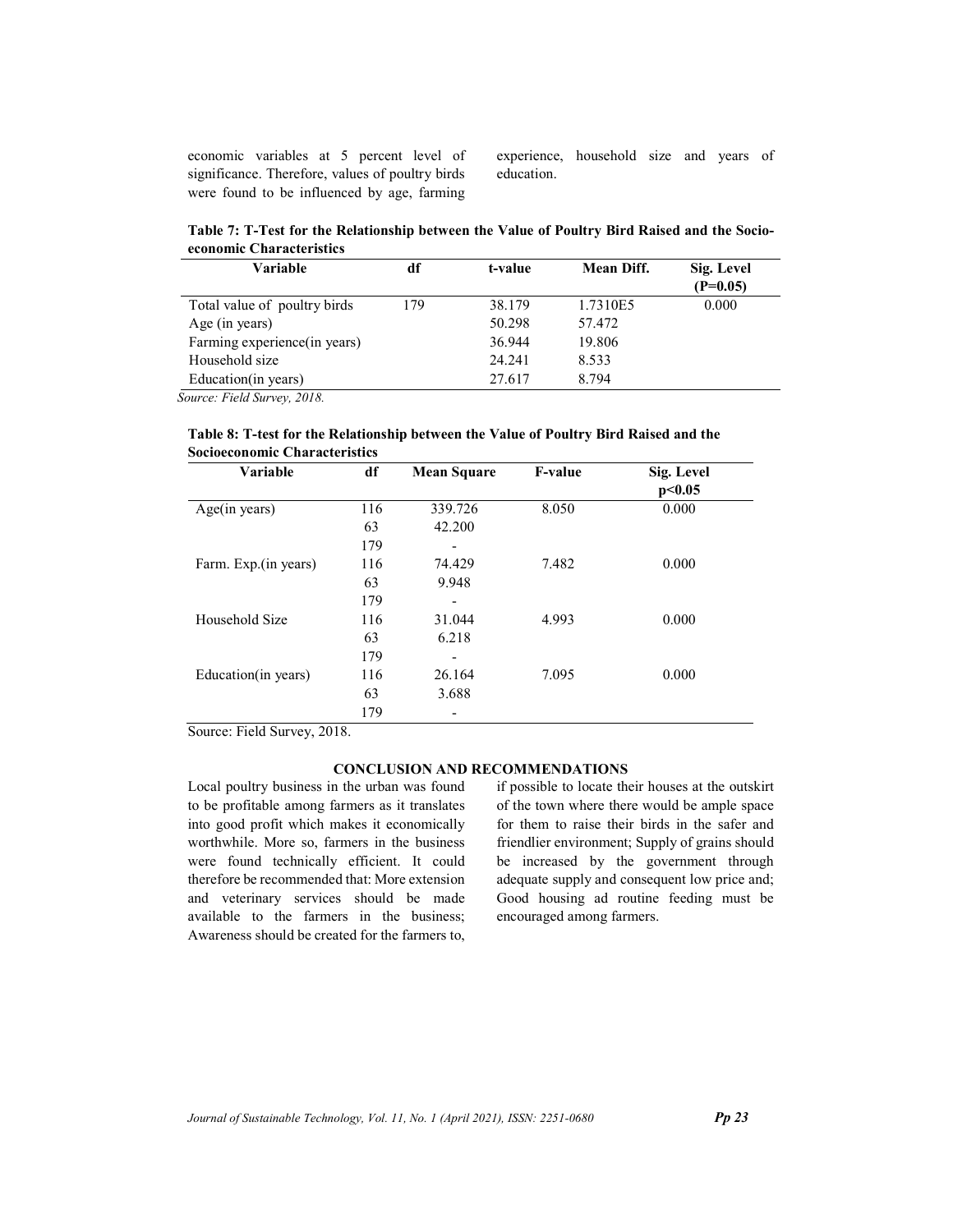#### **REFERENCES**

- Adepoju, A.A. (2008). Technical efficiency of egg production in Osun State. International Journal of Agricultural Economics and Rural Development, 1(1), 2-14.
- Agboola, S.A. (1979). An Agricultural Atlas of Nigeria. Oxford University Press.
- Ahionsu, J.O.Y. and Sunmola, M.A. (1999). Optimal laying period for profitable and and sustainable egg production. Ife Journal of Animal Production Research, 5(2), 131- 140.
- Akpabio, I.A., Okon, D.P., Angba, A.O., and Aboh, C.I. (2007). Avian Influence Scare and the Poultry Egg Production in Uyo Urban, Nigeria. International Journal of Poultry Science, 6, 298-301.
- Alabi, R.A. and Aruna, M.B. (2006). Technical efficiency of family poultry production in Niger Delta, Nigeria. Journal of Central European Agriculture, 6(4): 531-538.
- Alabi, R.A. and Isah, A.O. (2002). Poultry Production Constrains: The case of Esan West LGA of Edo State, Nigeria. African Journal of Livestock Extension, 1, 58-61.
- Alabi, R.A., Tariuwa, I.O., Onemolease, P.E.A., Mafimisebi, A., Isah, T.A., Esobhawan, A.O., and Oviasogie, D.I. (2000). Risk Management in Poultry Enterprises in Edo State through Insurance Scheme. Proceedings of 5<sup>th</sup> Annual ASAN Conference, 182-184.
- Bamgbose, A.M., Sani, R.M., Sanusi, M. and Rurum, U.S. (1998). Major constraints of poultry production in Bauchi Metropolis. Proceedings of 3<sup>rd</sup> annual ASAN Conference, 259-261.
- Battese, G.E. and Coelli, T.I. (1988). Production of Fano Level Technical Efficiency from generalized view. Journal of Econometrics, 38, 387-399.
- Coelli, T.J. (1994). A guide to frontier version4.1: A computer program for stochastic frontier production and cost function estimation, mimeo, Department of Econometrics, University of New England, Armidale.
- Ezeh, C.I., Anyiro, C.O., and Chukwu, J.A. (2012). Technical Efficiency in Poultry broiler production in Umuahia Capital Territory of Abia State, Nigeria. Greener Journal of Agricultural Sciences, 2(1), 1-7.
- Folorunso, O.R. and Onibi, G.B. (2005). Assessment of nutritional quality of eviscerated waste from selected chicken types. In proceeding of the 1<sup>st</sup> Annual Conference on Development in Agriculture and Biological Sciences, 27<sup>th</sup> April, 2005. School of Agriculture and Agricultural Technology, FUTA, Akure, Nigeria. Pp. 300.
- Food and Agriculture Organization (1989). Animal Production and Health, Paper 50, FAO, Rome.
- Isoun, T.T. (1980). Animal Protein, Malnutrition and Science of Diseases. Inaugural Lecture 1976/1977, Ibadan. Pp 112-113
- Kalla, D.J.U., Barrier, J., Haruna, U., Abubakar, M., Hamidu, B.M., and Muritala, N. (2007). Economic analysis of broiler production at Miango, Plateau State, Nigeria. Paper prepared for presentation at the farm management association of Niger Conference, Ayetoro, Nigeria.
- Kwara State Ministry of Information (2016). Annual Dairy of Kwara State.
- Lasehinde, E.A.O. (1994). Terminologies in Poultry Production. Tropical Agricultural Production Series. Woye and Sons Nigeria Limited, Ilorin. Pp. 23.
- Mgbakor, M. N. and Nzeadachie, E.C. (2013). Economic Analysis of Broiler Production: A Case Study of Orumba South LGA, Anambra State, Nigeria. American Eurasian Journal of Agronomy,  $6(2)$ , 25-31.
- National Population Commission (2006). Population Census; www.nigerianstat.gov.ng
- Ogunfowora, O. (1980). Capital and credits in Nigeria Agricultural Development. Rural Development paper No. 6, University of Ibadan, Nigeria.

Journal of Sustainable Technology, Vol. 11, No. 1 (April 2021), ISSN:  $2251-0680$  Pp 24